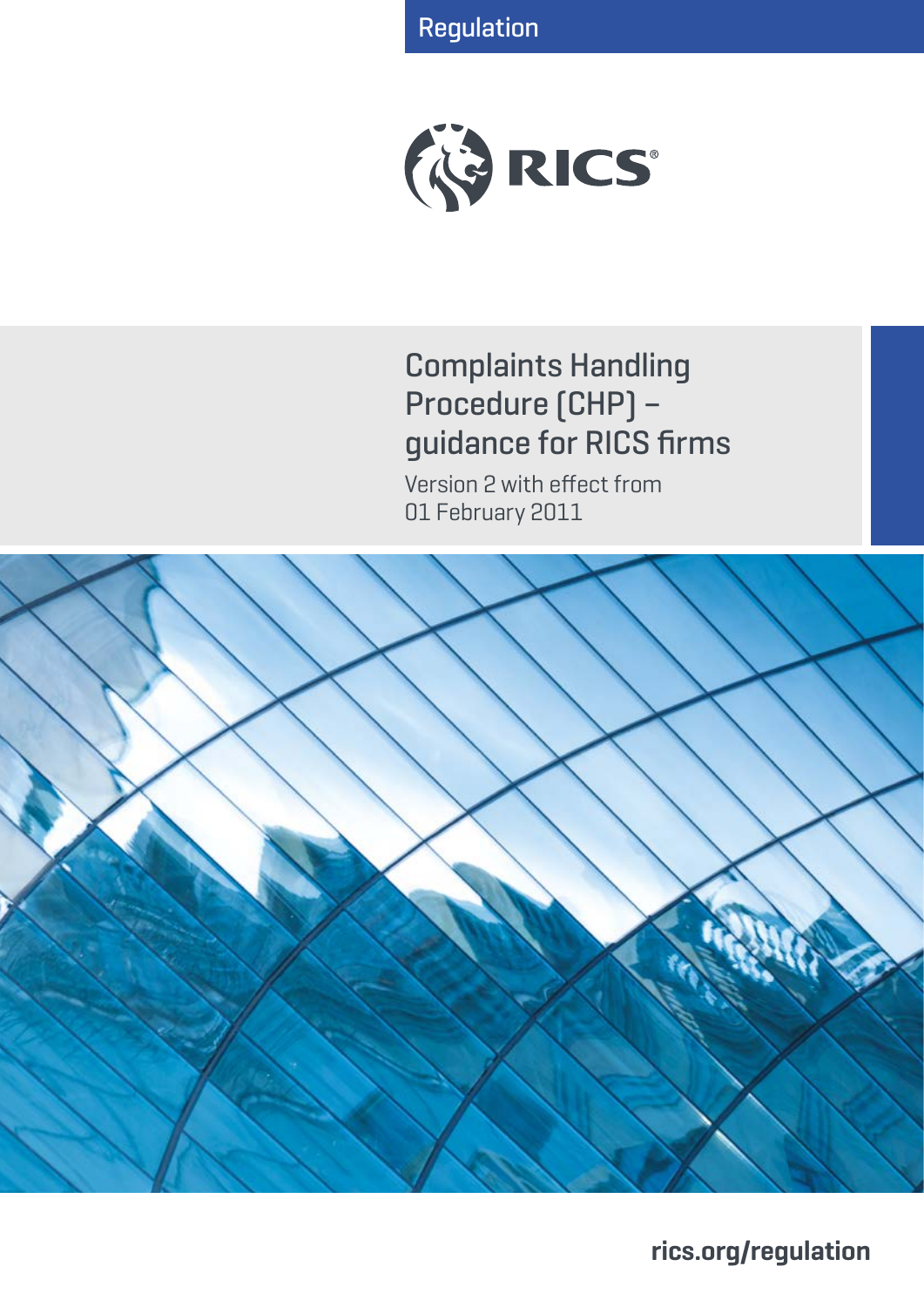# This help sheet is designed to assist firms in meeting the requirements of handling complaints.

## **Rule 7**

*'A Firm shall operate a complaints handling procedure and maintain a complaints log. The complaints handling procedure must include a redress mechanism that is approved by the Regulatory Board.'*

# **Complaints Handling Procedure (CHP)**

A firm is likely to meet the requirements of this rule if it adopts an effective procedure for handling complaints from its clients and anyone else to whom it owes a duty of care.

# **Independent redress**

The final stage of the procedure will provide the client with access to independent redress if the firm cannot resolve the complaint. RICS has approved a list of redress providers for firms to use. The list is published and updated from time to time at **www.rics.org/regulation**

# **What is a complaint?**

Any expression of dissatisfaction.

# **What is the RICS approved CHP?**

An effective complaints handling procedure needs two stages:

- consideration of the complaint by a senior member of the firm or the firm's designated complaints handler
- if the complaint cannot be resolved, referral to an independent third party with the authority to award redress.

# **When should my firm issue a CHP to a client?**

- Whenever the firm issues Terms of Business it should be made clear to the client that the firm operates a CHP. However, there is no need at this point to provide the client with a copy of the CHP.
- Whenever the firm receives an expression of dissatisfaction from a valid complainant (that is, one to whom the firm owes a duty of care).

There are certain circumstances where it is not appropriate to issue a CHP, for example if you have been appointed by a court as an expert witness. In such circumstances, inform your client in writing why you are unable to issue a CHP.

# **Can my firm charge for my time in dealing with a complaint?**

No, the CHP is free of charge to a complainant. The second, independent stage may be in part paid for by the client.

## **What happens if the complainant refuses to use the CHP?**

Make sure that your firm can demonstrate that it has tried to encourage the complainant to use the CHP.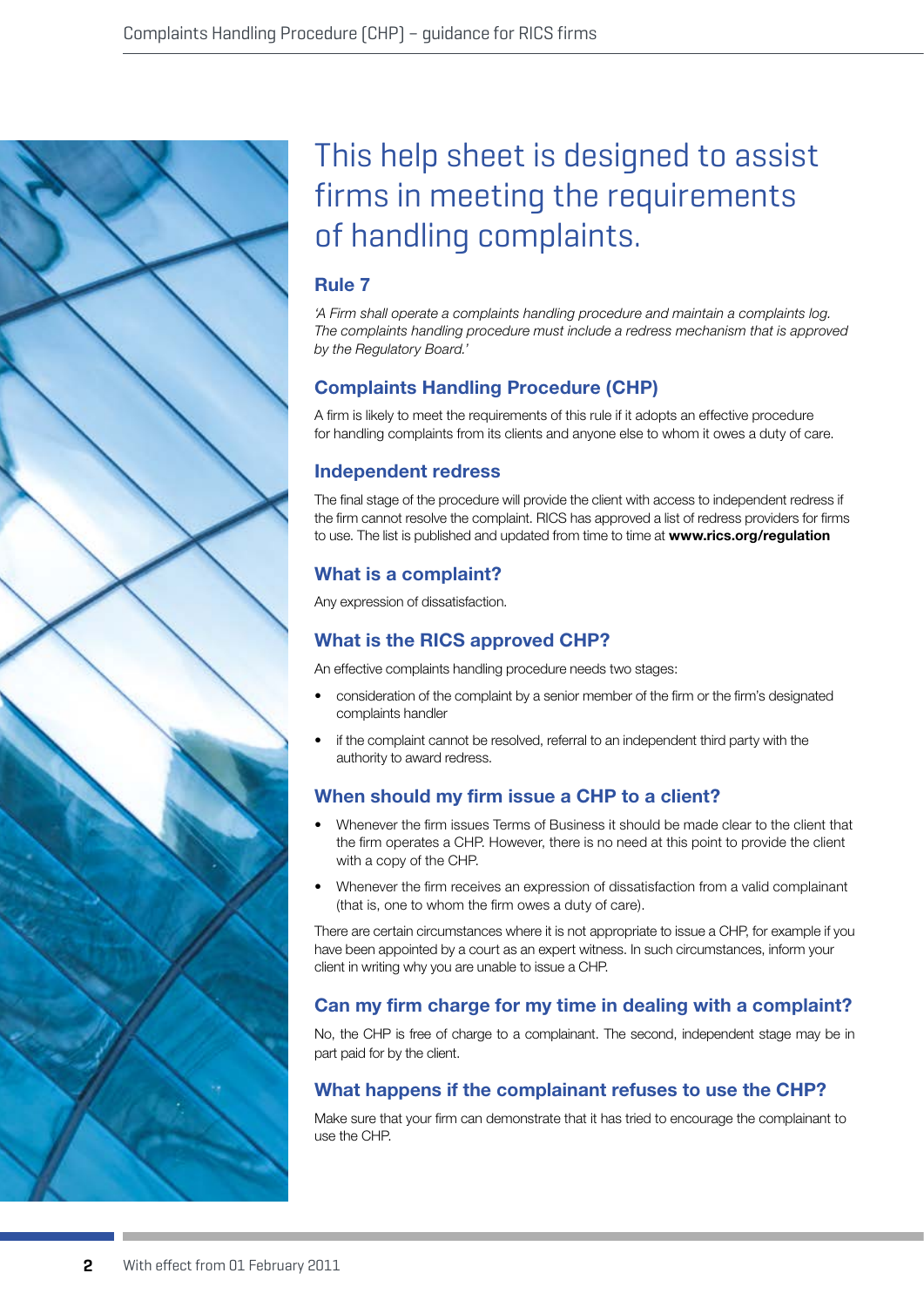## **How quickly should a complaint be answered?**

We advise firms to acknowledge a complaint in a timely manner and recommend that a full response, or if this is not possible, an update, is given within 28 days. Not answering correspondence and not keeping the client informed can often exacerbate a complaint.

## **Can I review a complaint about myself?**

Complaints are reviewed by a senior member of a firm or the firm's designated complaints handler. If you are a sole practitioner, you may have to review the complaint yourself, in the knowledge that, if it cannot be resolved, it must be referred to an independent redress scheme.

## **What happens if the complainant isn't happy with the review?**

If the complainant isn't happy with the review, move onto the second stage of the CHP and involve the redress scheme your firm has chosen to use.

## **What and when should I tell my insurers?**

Your firm is obliged under the terms of its professional indemnity insurance (PII) policy to tell its insurers about any situation that may give rise to a claim. Issuing your firm's CHP because a client has expressed dissatisfaction or has a query means your firm should inform its insurers as soon as possible to ensure compliance with the terms of your PII policy.

## **What happens if I contact my insurers and they want to control the complaint?**

This does not necessarily mean there is a problem as the insurer shares the firm's interest in settling the complaint swiftly and fairly. If you have difficulties with your insurer, consult your broker in the first instance.

## **Where should I record complaints?**

Keep a complaints log to track your complaints. This will help you to manage complaints and to make improvements to your firm's processes and procedures based on the pattern of complaints you receive.An example of a complaints log is available at www.rics.org/ rulesofconduct Supporting Information – Helpsheets.

## **Will RICS become involved?**

We will only become involved if you fail to respond to the complainant or prevent the client from gaining access to an independent redress mechanism.

## **What should I do now?**

- Make sure you have and operate an up to date CHP
- Make sure your old and new clients are aware of your CHP
- Make sure your colleagues and staff are aware that you operate a CHP
- Make sure you have, and keep up to date, a complaints log

## **Further information**

Contact us on **020 7695 1670** if have further questions or **email regulation@rics.org.**  Additional help sheets and other guidance material can be found at **www.rics.org/regulation.**